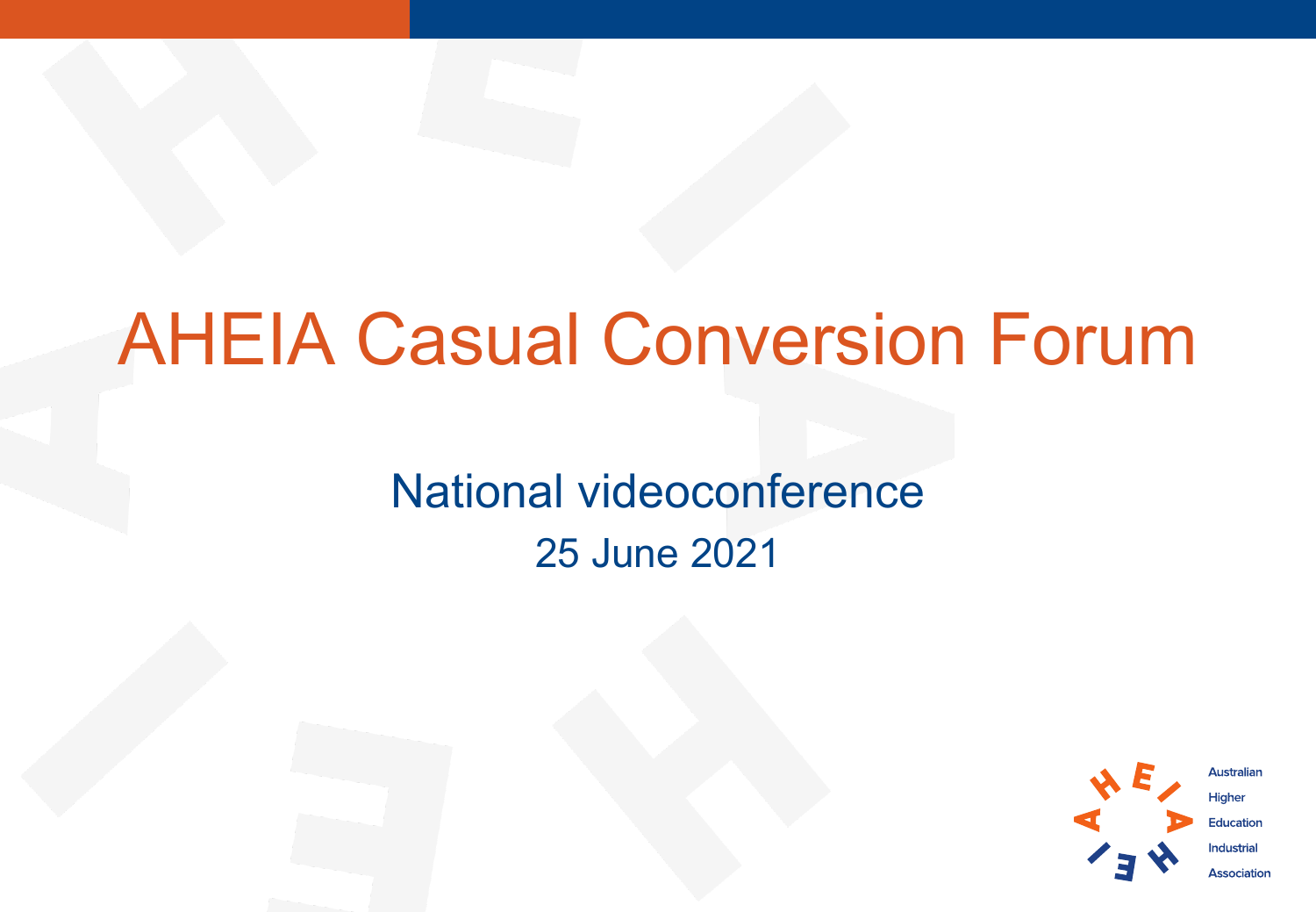# PART A - TECHNICAL ISSUES

- Eligibility for conversion
- Reasonable grounds for not converting
- Employer offers
- Employee conversion requests

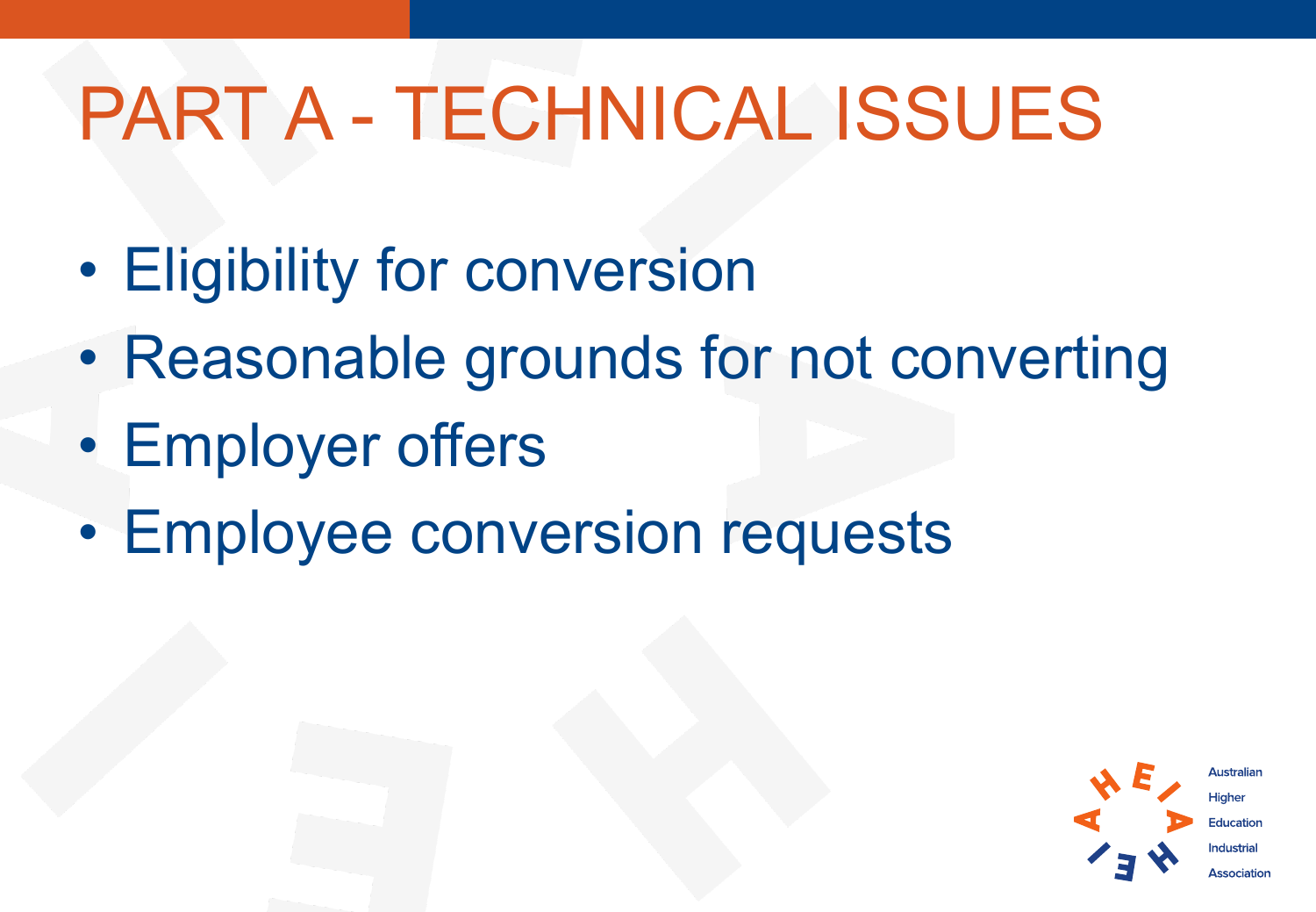## Eligibility for conversion

FW Act, Division 4A of Part 2-2

#### • Eligibility - s.66B

- employed for a period of 12 months
- during at least the last 6 months has worked:
	- a regular pattern of hours
	- … on an ongoing basis
	- … which without significant adjustment, the employee could continue to work …

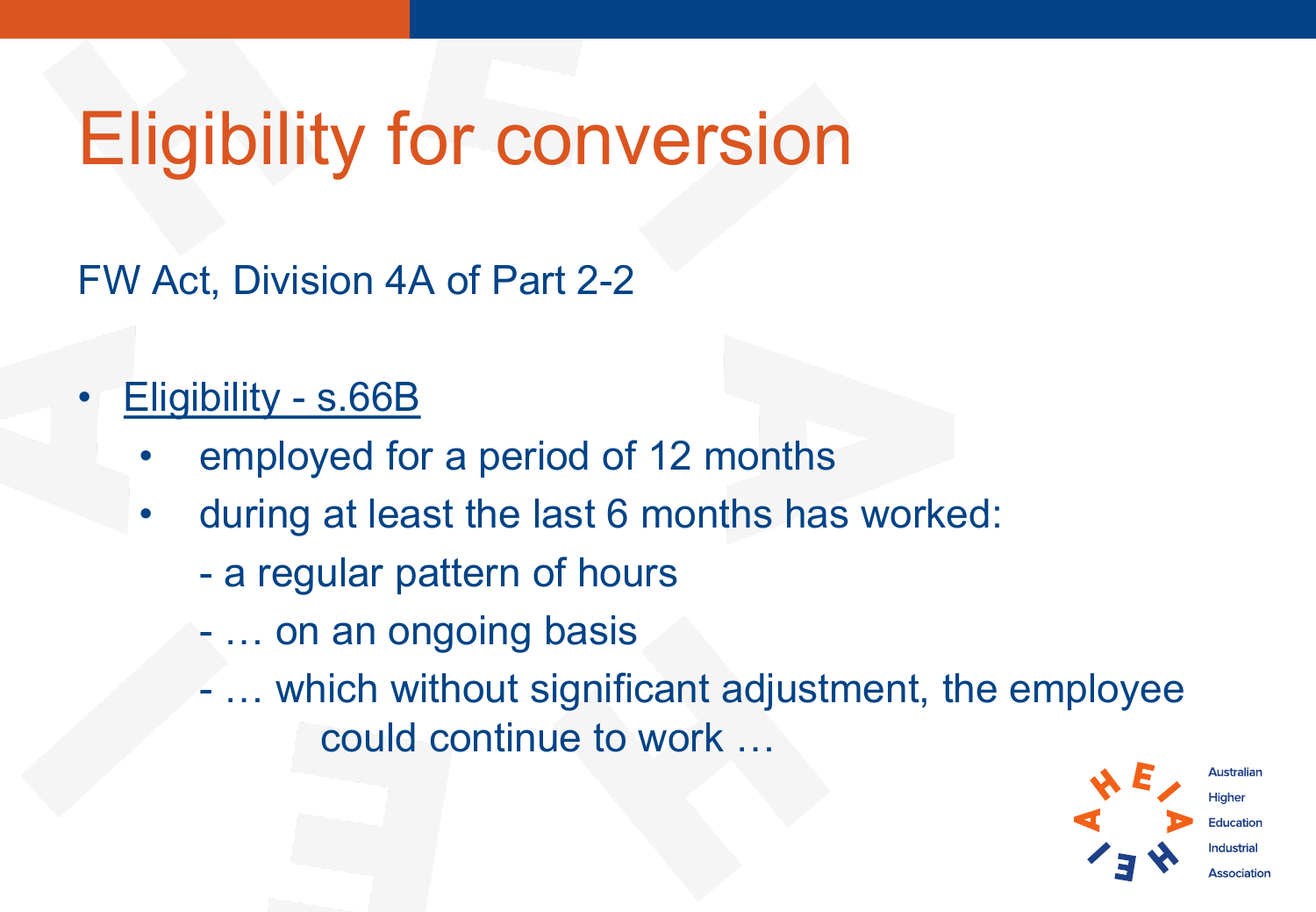## Period of 12 months

- It is likely that an underlying contract(s) will suffice, even if no work has been undertaken
- Gaps of more than 3 months
- **Other gaps**

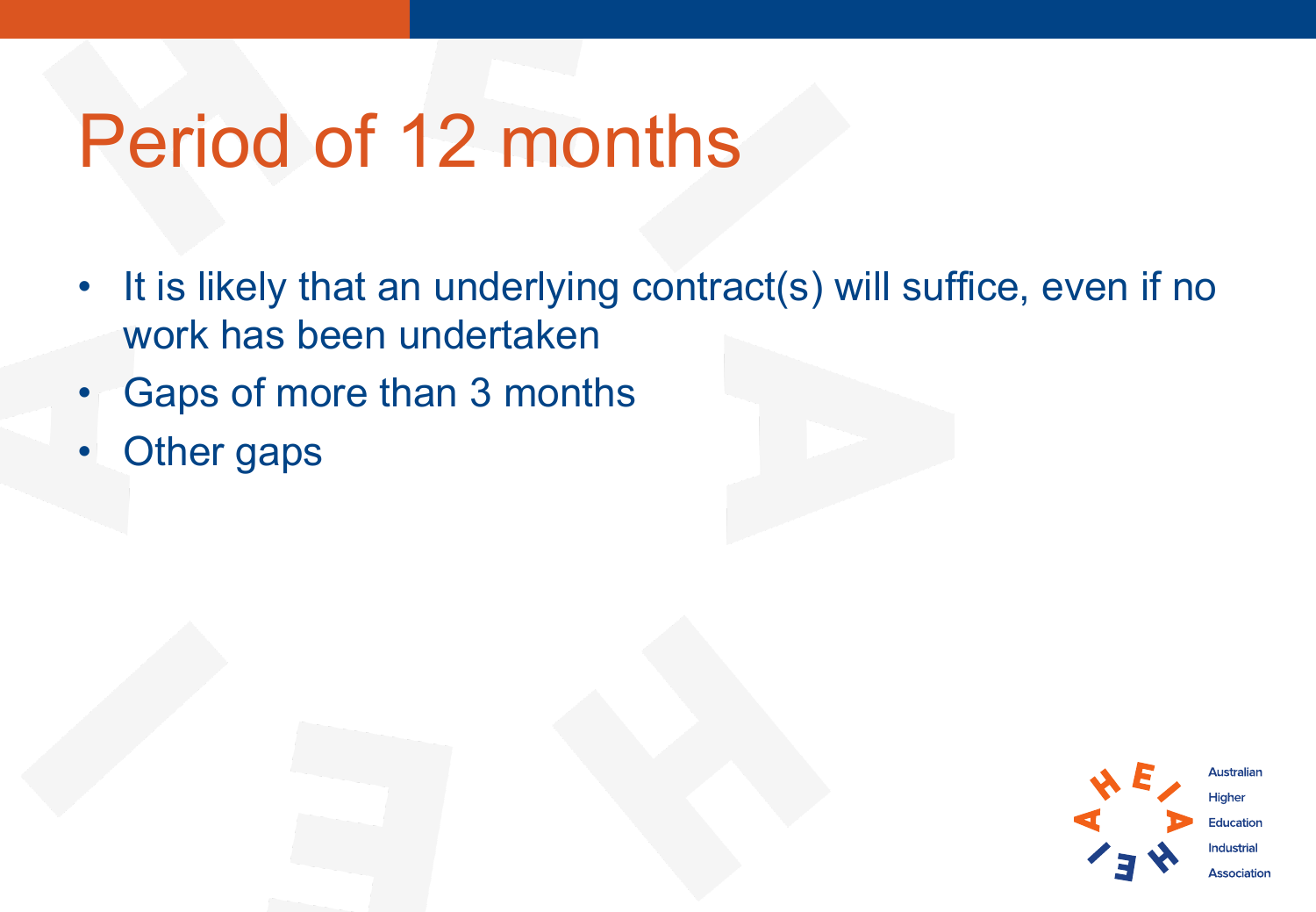## Pattern of hours

- What is a "pattern"?
- The pattern needs to be "regular"
- The regular pattern needs to be "ongoing" over at least the last 6 months

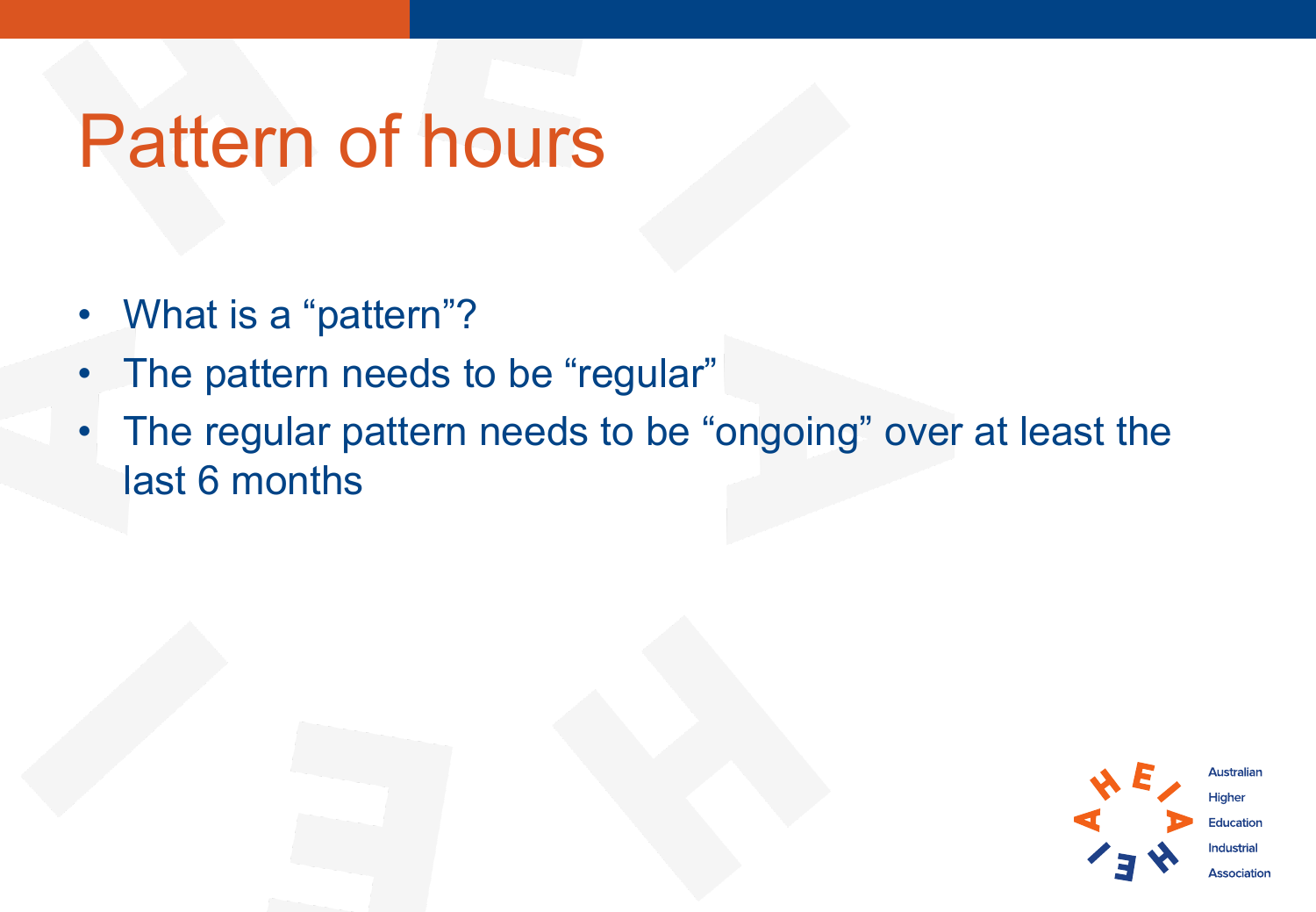#### Relevant case law

- Unfair dismissal case law on what is meant by "regular and systematic employment" is likely to be considered relevant, with a "clear pattern or roster of hours" being regarded as strong evidence of regular and systematic employment
- In this respect, the term "regular" has been held to imply a repetitive pattern and does not mean frequent, often, uniform or constant

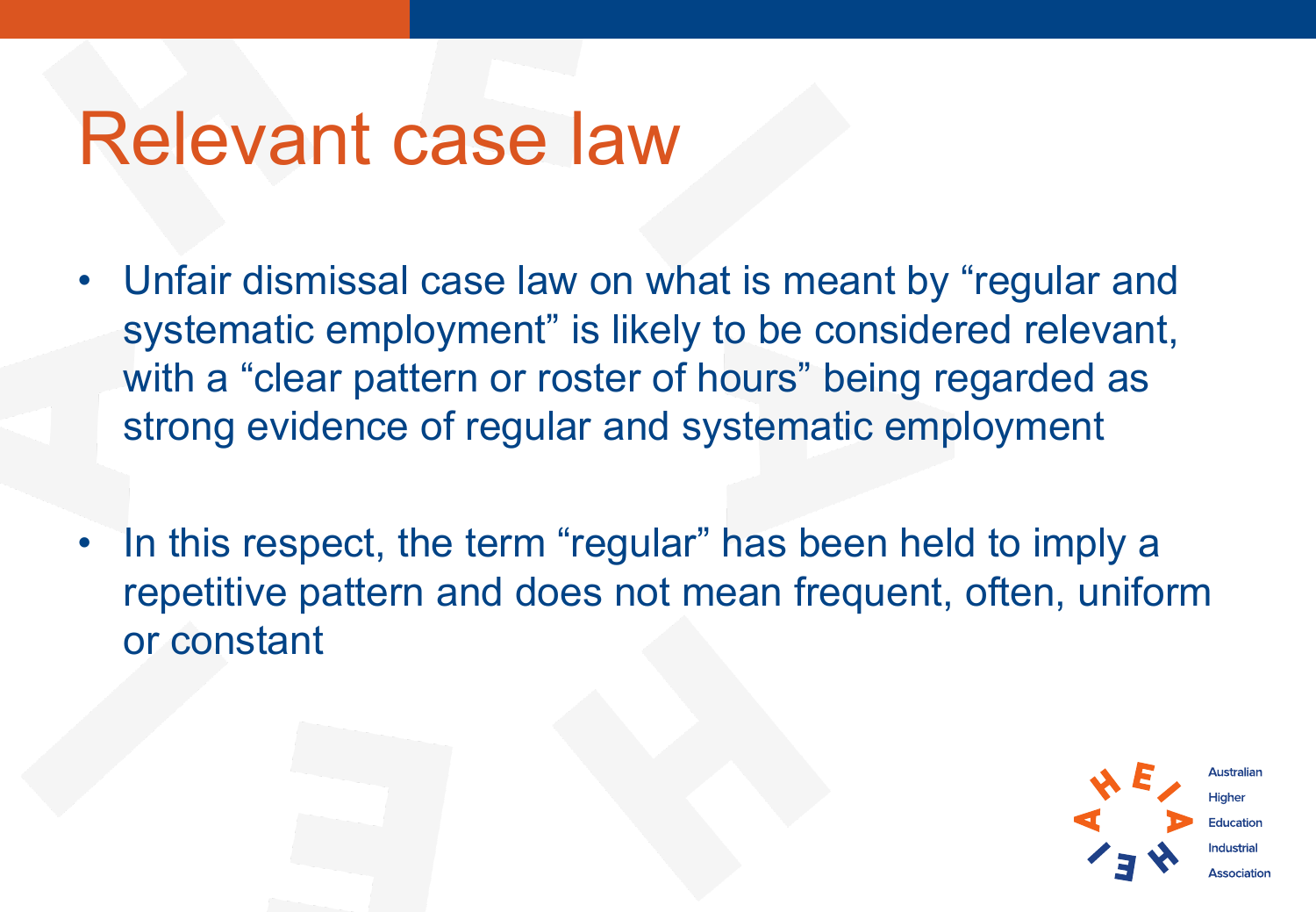## Significant adjustment

- What constitutes "significant"?
- Spreading duties over a full year when they are currently only undertaken in teaching terms
- Conversion to a continuing appointment involves being regulated by EA academic workload provisions (which will usually require allocation of duties not currently required or needed from the casual employee)

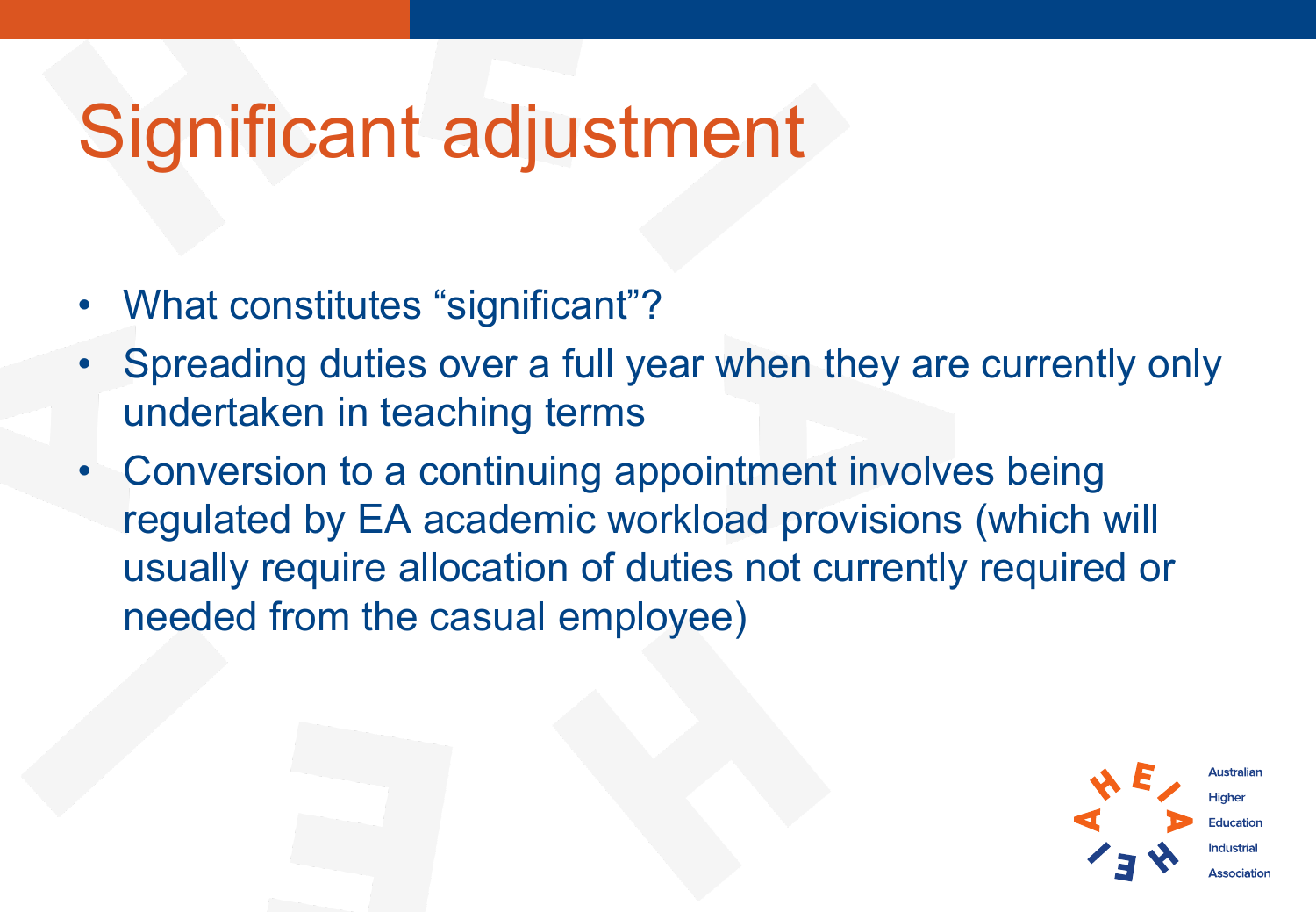### Reasonable grounds for not converting - FW Act

FW Act, Division 4A of Part 2-2

- Reasonable grounds s.66C
	- to be based on facts known or reasonably foreseeable
	- s.66C(2) non-exhaustive list; examples given:
		- position will cease within 12 months
		- pending significant reduction in hours of work
		- pending significant change for working days/times … "which cannot be reasonably accommodated on days/times the employee is available"

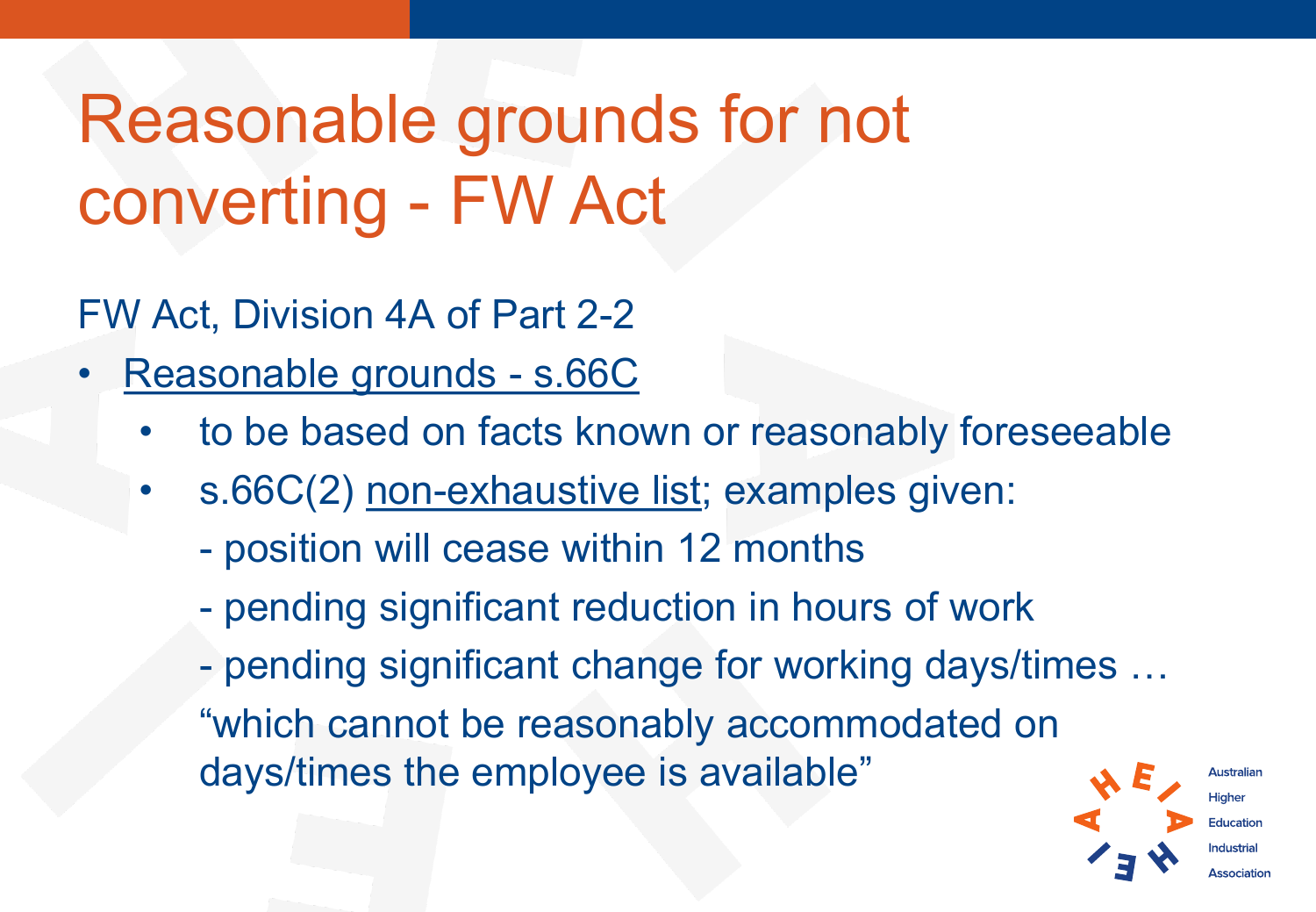## Other reasonable grounds

FW Act, Division 4A of Part 2-2

- **Explanatory memo item 38** 
	- other reasonable grounds:
		- - all circumstances to be taken into account
		- - …including the needs of the employer's business and the nature of the employee's role

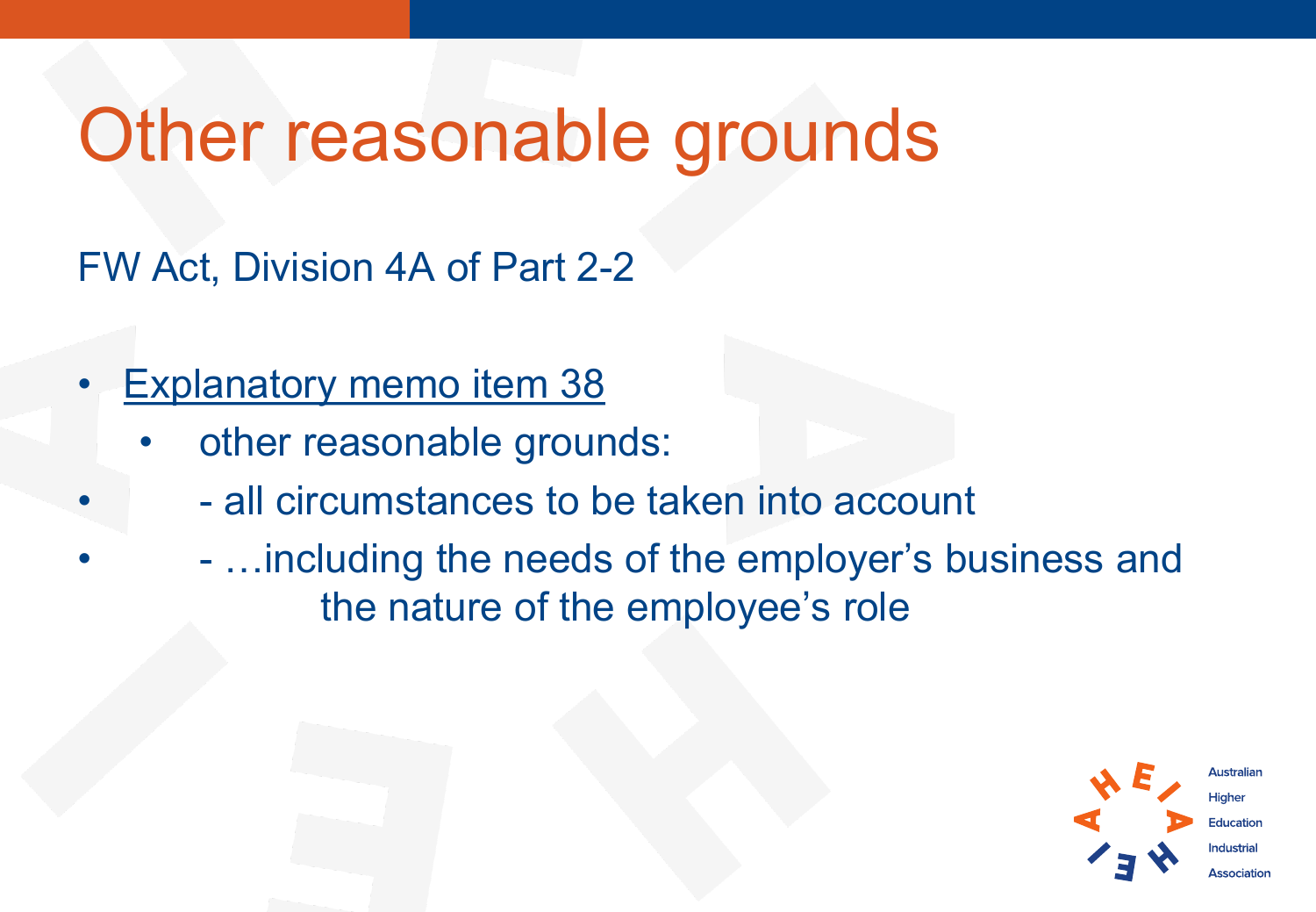Reasonable grounds - General Staff Modern Award & Corrs advice

• AHEIA Industrial News Member Update of 19 May 2021

- list of 10 reasonable grounds (4 from FW Act, 2 from Corrs advice of 5 May 2021, 4 from HE General Staff Modern Award)

- other reasonable grounds may also exist



Hiaher **Education**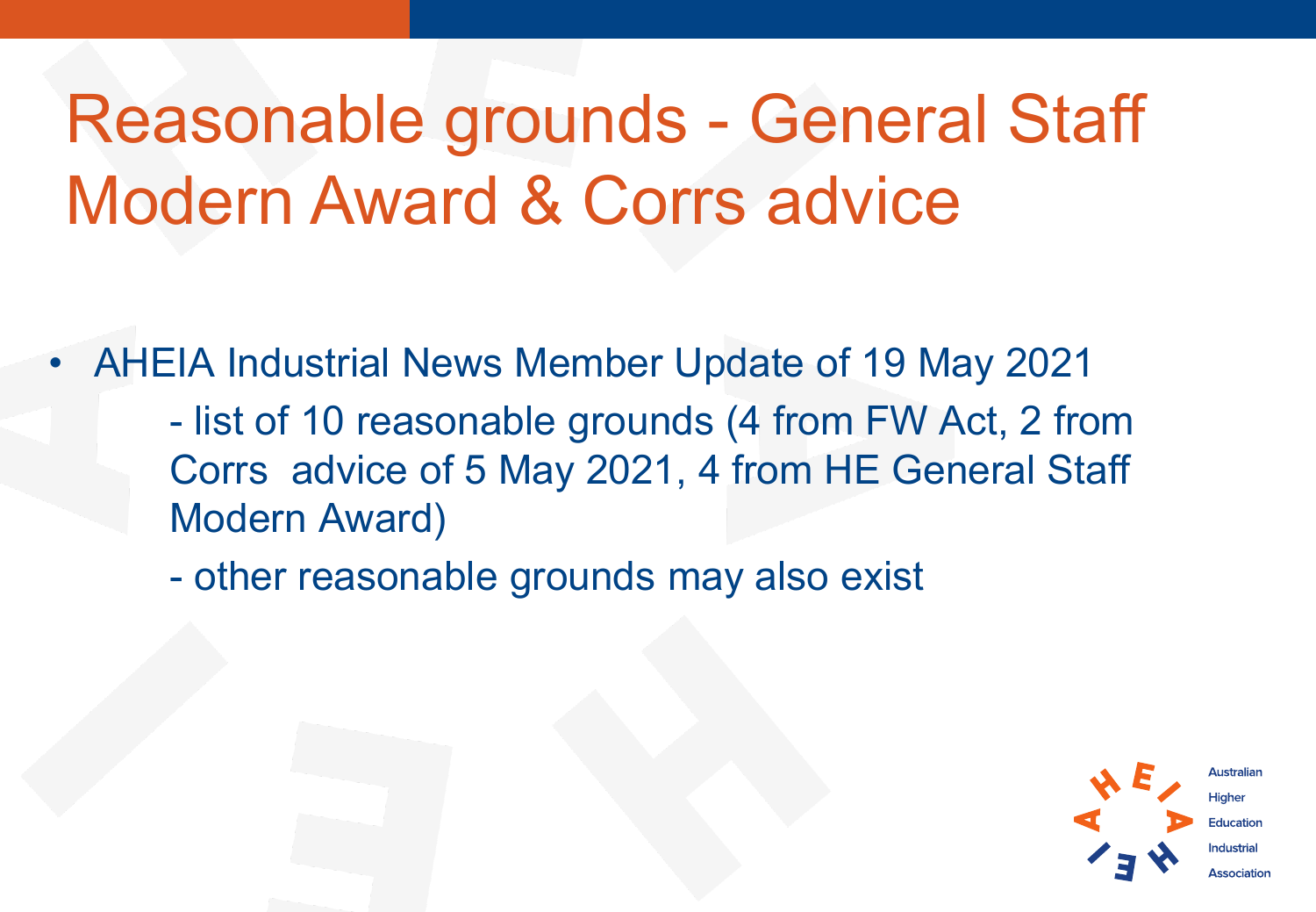#### PART B - MANAGING THE PROCESS

- The 6 month transition period
- Timing of assessments
- Decision-making
- Advices to staff

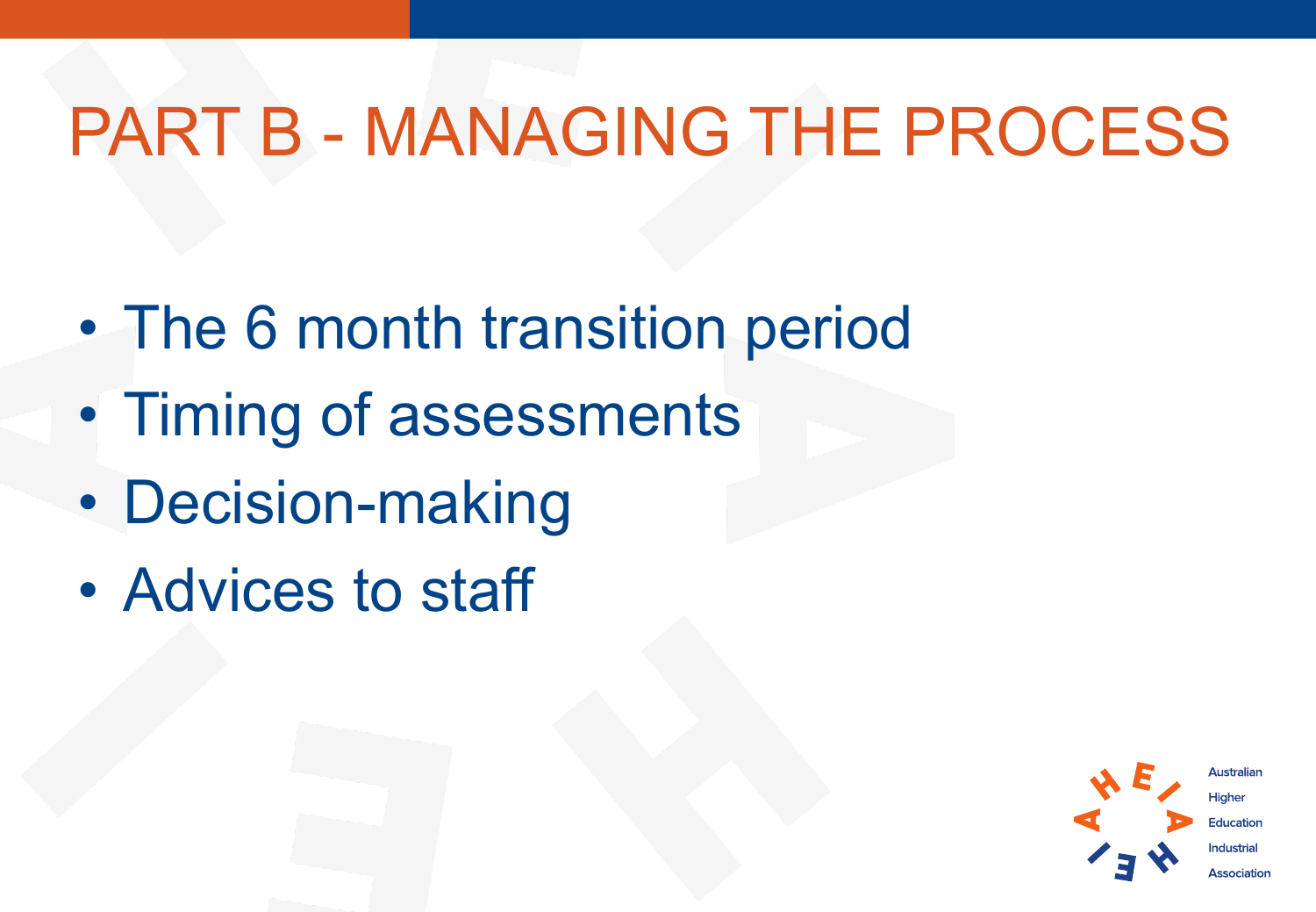## The 6 month transition period

- AHEIA Industrial News Member Update of 13 April 2021
	- period ends on 27 September 2021
	- all employers are required to make assessments during this transition period and advise staff of the outcome
	- EA dispute settling clauses extend to the NES
	- Casual Employment Information Statement

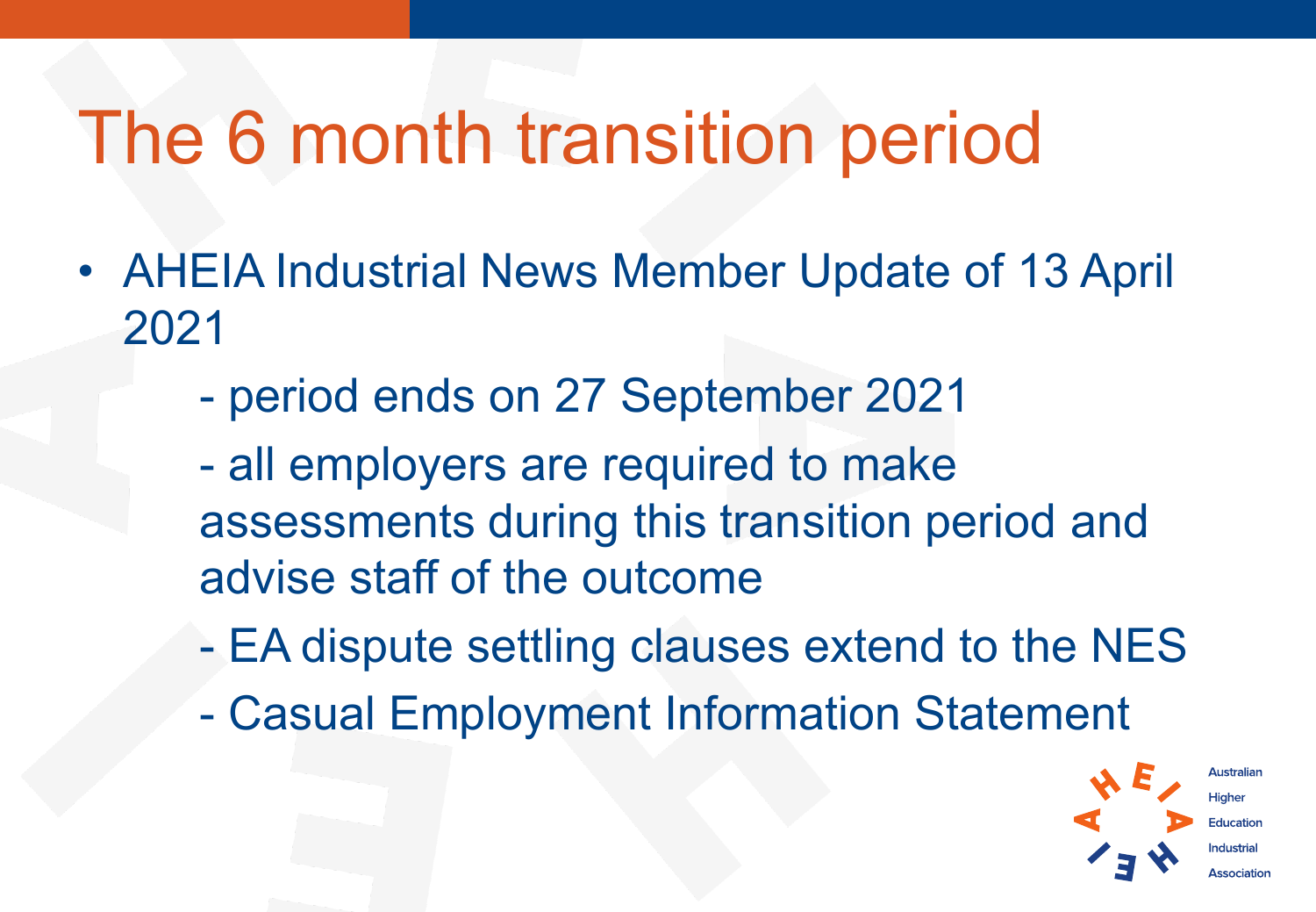# Timing of assessments & decisionmaking

- Assessments during 6 month transition period
- Assessments following 6 month transition period
- **Staff requests for conversion**

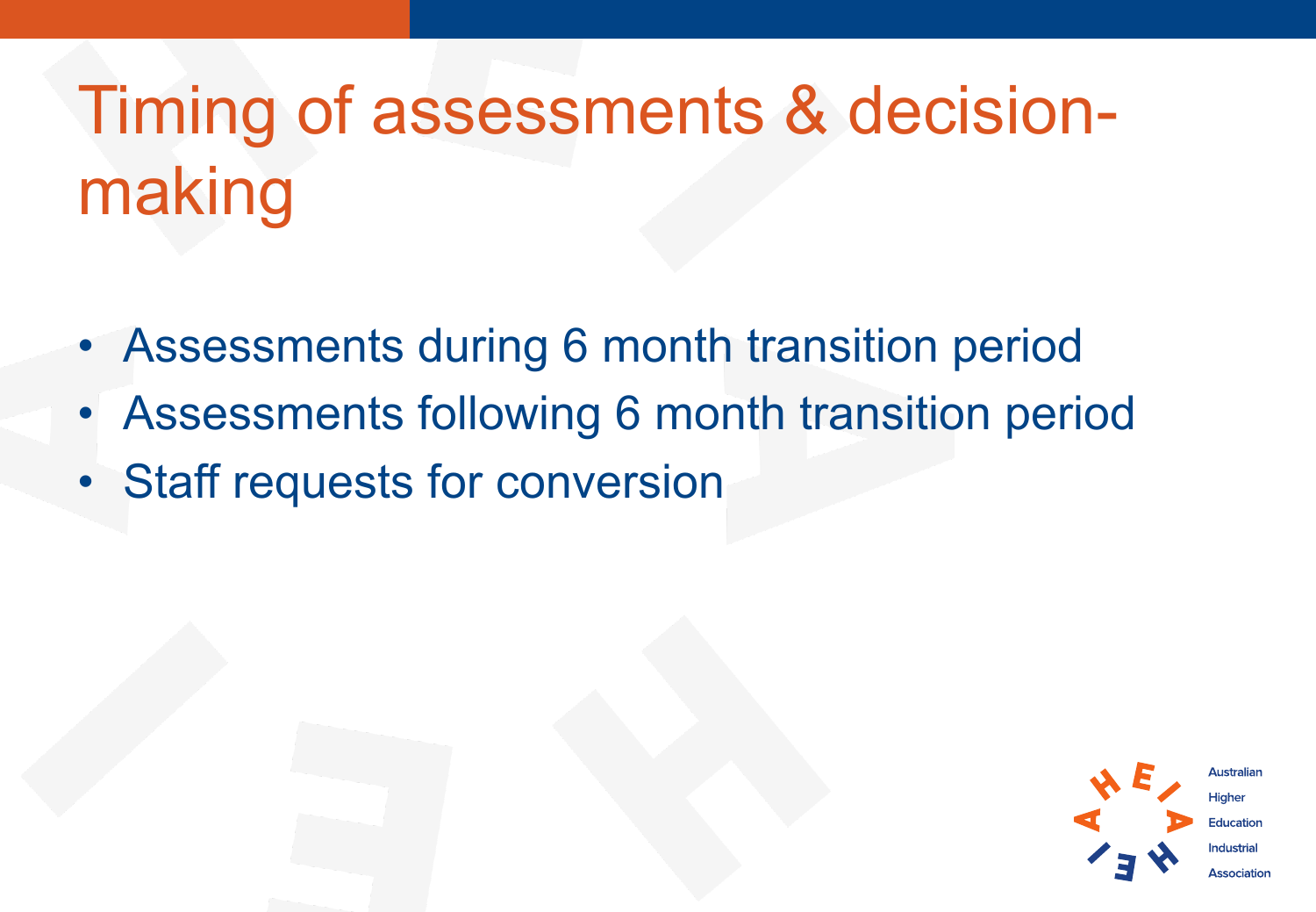#### Other processes

- Requests to convert under EA provisions
- Varying EA provisions to align with the FW Act
- Converting from casual employment to a continuing appointment by agreement
- Moving from casual employment to a fixed-term appointment by agreement

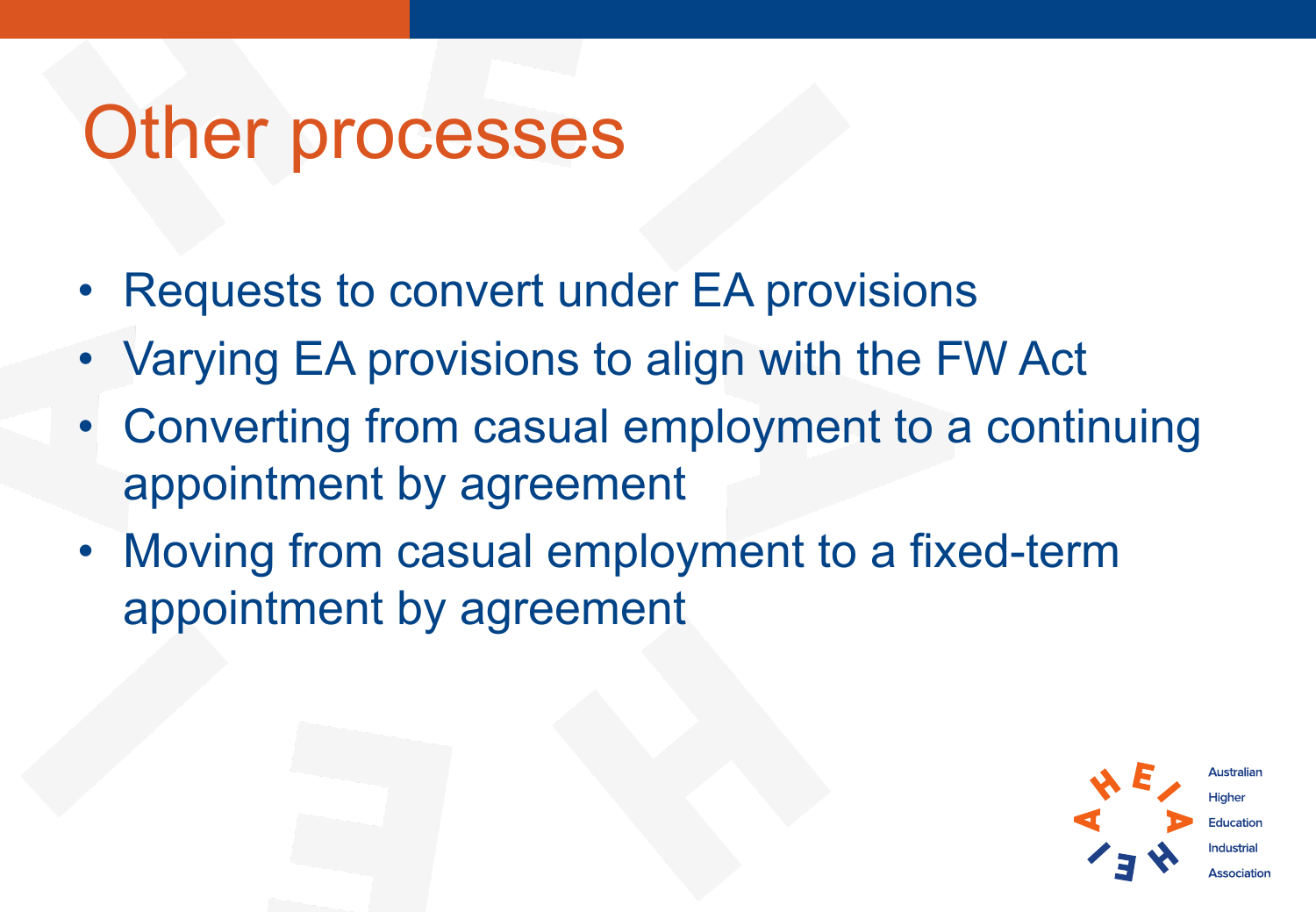## Decisions & advices to staff

- During 6 month transition period
	- advice that an assessment will be made
	- advice of the decision as to whether a conversion will be offered
	- AHEIA draft template advice, specifying why a conversion is not being offered
	- terms of offer of conversion
- Following the 6 month transition period

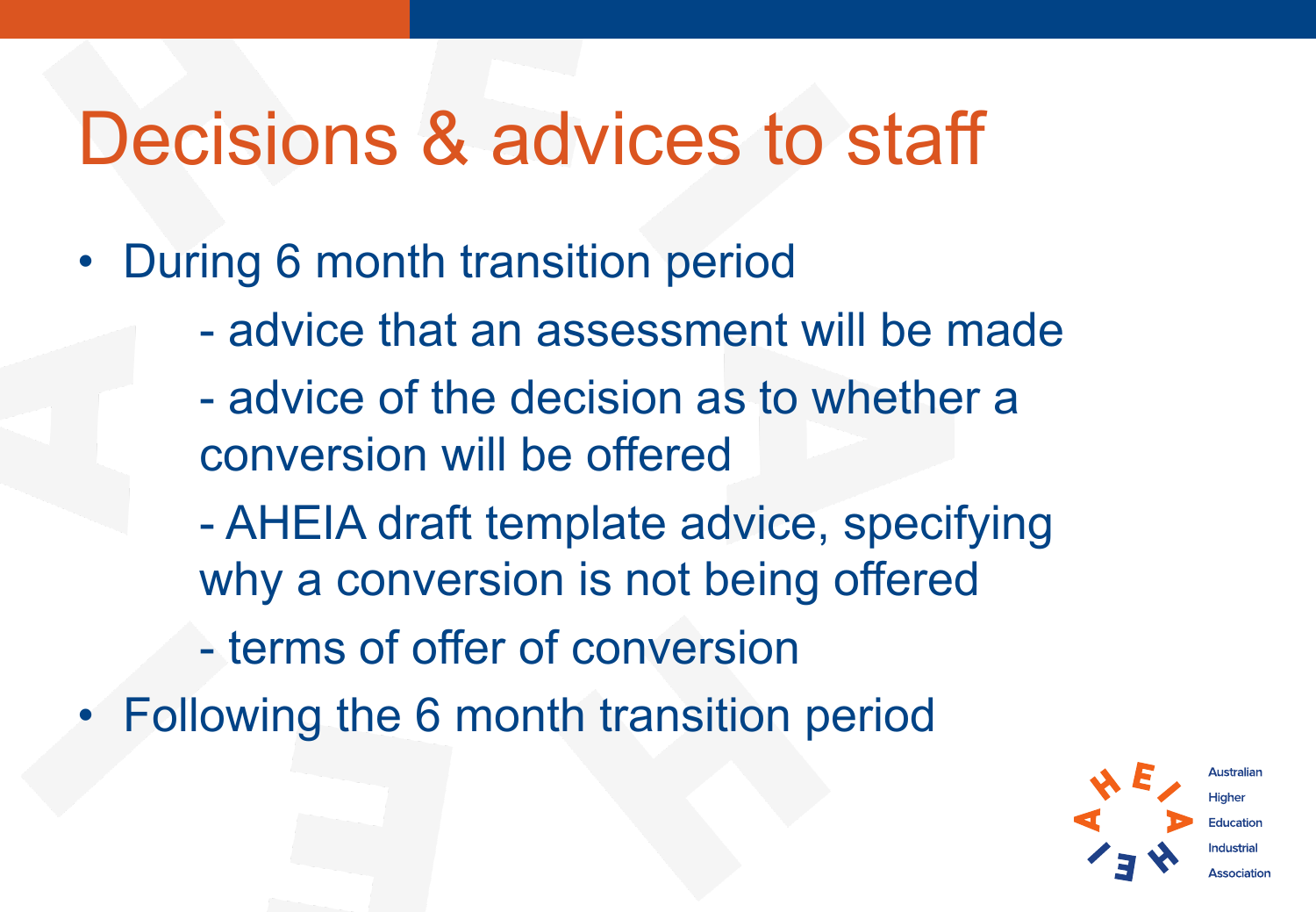### **Discussion**

- What other issues have emerged as you have started to think through eligibility and process matters?
- What resources do you need to make it easier for you to manage the process?
- What are casual conversion provisions in your next EA going to look like?